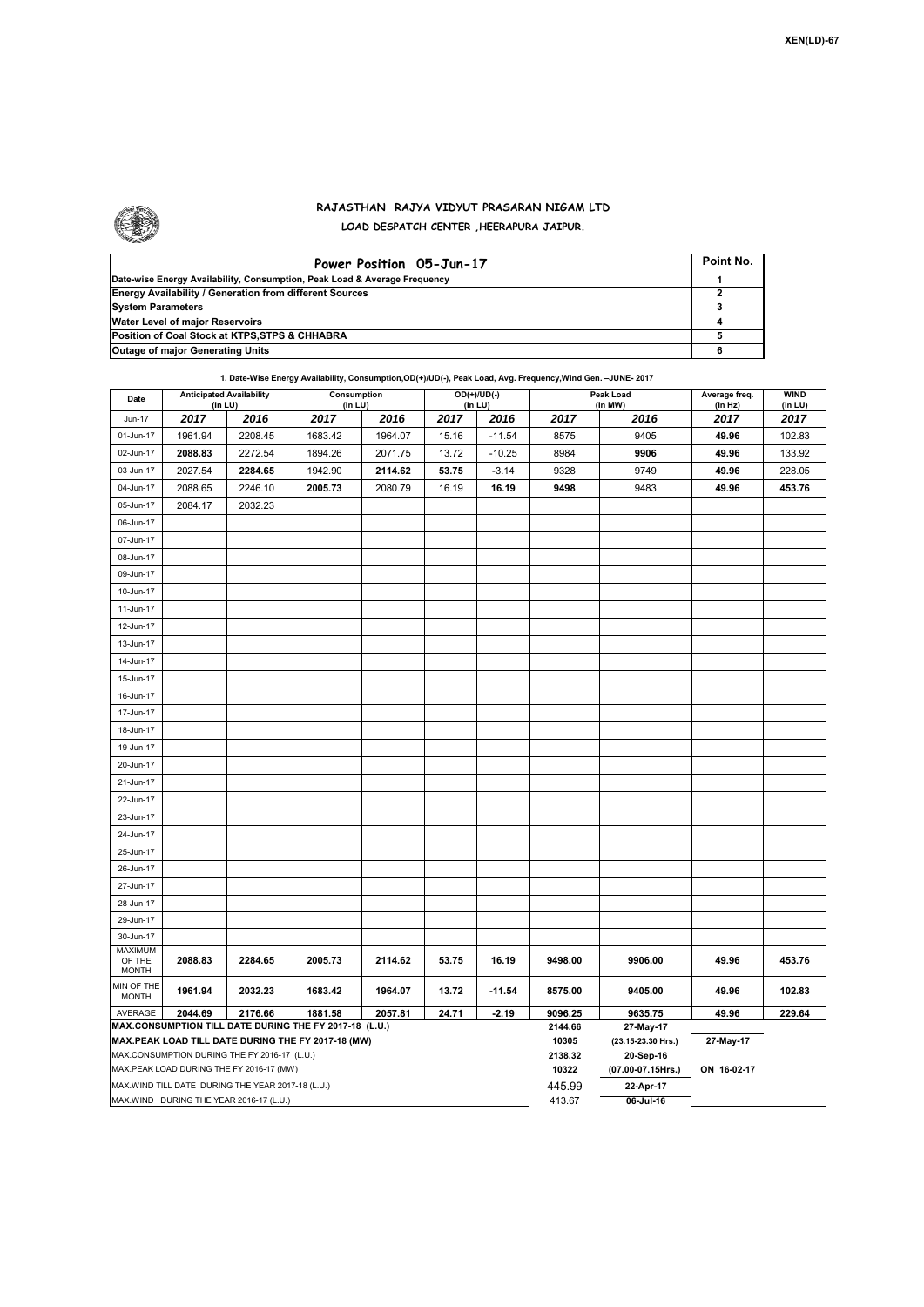| 2. Anticipated Availability/Generation From Different Sources |  |  |
|---------------------------------------------------------------|--|--|
|---------------------------------------------------------------|--|--|

|              |                                           |               |             | (In LU)       |               |            |          |               |            |                 |
|--------------|-------------------------------------------|---------------|-------------|---------------|---------------|------------|----------|---------------|------------|-----------------|
| S.No.        | Sources Available to Rajasthan /          | Prior         | Prior       | <b>Actual</b> | Prior         | Prior      | Actual   | Prior         | Prior      | Actual          |
|              | Installed Capacity as on 30.09.2016       | assessment    | assessment  | Energy        | assessment    | assessment | Energy   | assessment    | assessment | Energy          |
|              | (In MW)                                   | of Avail. For | of Avail.   | Received      | of Avail. For | of Avail.  | Received | of Avail. For | of Avail.  | <b>Received</b> |
|              |                                           | next Dav      |             |               | next Day      |            |          | next Day      |            |                 |
|              |                                           |               | $2$ -Jun-17 |               |               | 3-Jun-17   |          |               | 4-Jun-17   |                 |
| 1            | KTPS (1240/1240)                          | 222.00        | 222.00      | 194.90        | 222.00        | 222.00     | 194.49   | 176.00        | 222.00     | 176.18          |
| $\mathbf{2}$ | STPS (1500/1500)                          | 55.00         | 55.00       | 45.52         | 55.00         | 55.00      | 45.18    | 55.00         | 55.00      | 46.95           |
| 3            | DHOLPUR GAS CCPP (330/330)                | 0.00          | 0.00        | 0.00          | 0.00          | 0.00       | 0.00     | 0.00          | 0.00       | 0.00            |
| 4            | RAMGARH (273.5/273.5)                     | 32.00         | 41.00       | 35.31         | 42.00         | 32.00      | 35.55    | 42.00         | 42.00      | 35.55           |
| 5            | RAPP-A(200/200)                           | 38.00         | 38.00       | 42.96         | 38.00         | 38.00      | 41.30    | 38.00         | 38.00      | 40.75           |
| 6            | MAHI (140/140)                            | 0.00          | 0.00        | 0.00          | 0.00          | 0.00       | 0.00     | 0.00          | 0.00       | 0.00            |
| 7            | CHAMBAL (RPS+JS) (135.5/271)              | 0.00          | 0.00        | 0.00          | 0.00          | 0.00       | 0.09     | 0.00          | 0.00       | 1.12            |
| 8            | GIRAL LIGNITE (250/250)                   | 0.00          | 0.00        | 0.00          | 0.00          | 0.00       | 0.00     | 0.00          | 0.00       | 0.00            |
| 9            | CHHABRA TPS 1000/1000)                    | 162.00        | 162.00      | 148.73        | 162.00        | 162.00     | 150.03   | 162.00        | 162.00     | 178.09          |
| 10           | ADANI (TPS) + KALISINDH (TPS)             | 564.00        | 564.00      | 497.02        | 430.00        | 564.00     | 493.12   | 419.00        | 430.00     | 360.10          |
|              | (1200+1200/1320+1200)                     |               |             |               |               |            |          |               |            |                 |
| 11           | WIND FARM (3980.40/4119.15)               | 200.00        | 180.00      | 133.92        | 375.00        | 200.00     | 228.05   | 450.00        | 375.00     | 453.76          |
| 12           | SOLAR POWER(737.70/1295.70)               | 0.00          | 0.00        | 0.00          | 0.00          | 0.00       | 0.00     | 0.00          | 0.00       | 3.32            |
| 13           | CAPTIVE POWER PLANTS                      | 0.00          | 0.00        | 0.00          | 0.00          | 0.00       | 0.00     | 0.00          | 0.00       | 0.00            |
| 14           | REGIONAL (INTRA STATE) O.A. (VLTPS)       | 0.00          | 0.00        | 0.00          | 0.00          | 0.00       | 0.00     | 0.00          | 0.00       | 0.00            |
|              |                                           |               |             |               |               |            |          |               |            |                 |
| 15           | OPEN ACCESS                               | $-57.26$      | $-65.21$    | -65.21        | -56.18        | -57.26     | $-57.26$ | -34.13        | -56.18     | $-56.18$        |
| 16           | BIOMASS - (101.95/119.25)                 | 5.00          | 6.00        | 4.52          | 5.00          | 5.00       | 4.52     | 3.00          | 5.00       | 3.18            |
| 17           | BARSINGHSAR LTPS(250/250)                 | 26.00         | 26.00       | 30.52         | 26.00         | 26.00      | 25.67    | 26.00         | 26.00      | 24.88           |
| 18           | RAJWEST (1080/1080)                       | 201.00        | 201.00      | 168.93        | 201.00        | 201.00     | 161.90   | 201.00        | 201.00     | 163.47          |
|              | <b>TOTAL (A): 1-18</b>                    | 1447.74       | 1429.79     | 1237.12       | 1499.82       | 1447.74    | 1322.65  | 1537.87       | 1499.82    | 1431.18         |
| 19           | <b>BBMB COMPLEX</b>                       |               |             |               |               |            |          |               |            |                 |
|              | a) BHAKRA(230.79/1516.3)                  | 21.99         | 24.72       | 21.83         | 22.37         | 21.99      | 22.39    | 22.78         | 22.37      | 22.62           |
|              | b) DEHAR (198/990)                        | 23.20         | 23.20       | 23.20         | 23.20         | 23.20      | 23.20    | 23.20         | 23.20      | 23.20           |
|              | c) PONG (231.66/396)                      | 10.33         | 19.77       | 11.29         | 10.19         | 10.33      | 9.90     | 11.35         | 10.19      | 11.42           |
|              | TOTAL : a TO c                            | 55.52         | 67.69       | 56.32         | 55.76         | 55.52      | 55.49    | 57.34         | 55.76      | 57.24           |
| 20           | <b>CENTRAL STATIONS</b>                   |               |             |               |               |            |          |               |            |                 |
|              | $(300/\overline{2000})$<br>d) SINGRAULI   | 80.74         | 78.28       | 78.28         | 81.25         | 80.74      | 80.43    | 82.09         | 81.25      | 71.03           |
|              | e) RIHAND<br>(310.24/3000)                | 101.02        | 99.90       | 99.73         | 100.64        | 101.02     | 100.71   | 100.27        | 100.64     | 98.56           |
|              | f) UNCHAHAR-I(20/420)                     | 0.39          | 0.00        | 0.67          | 0.61          | 0.39       | 0.61     | 1.01          | 0.61       | 1.06            |
|              | g) UNCHAHAR-II& III(61/630)               | 1.94          | 0.94        | 3.48          | 2.24          | 1.94       | 2.53     | 4.72          | 2.24       | 3.84            |
|              | h) INDIRA GANDHI STPS(JHAJHAR) 0.00/1500) | 0.00          | 0.00        | 0.00          | 0.00          | 0.00       | 0.00     | 0.00          | 0.00       | 0.00            |
|              |                                           |               |             |               |               |            |          |               |            |                 |
|              | i) NCTPS DADRI St-II (43.22/980) +        | 0.78          | 0.15        | 1.94          | 1.40          | 0.78       | 1.33     | 1.96          | 1.40       | 2.36            |
|              | DADRI-TH                                  |               |             |               |               |            |          |               |            |                 |
|              | DADRI GAS (77/830)                        | 1.71          | 2.67        | 3.26          | 1.09          | 1.71       | 1.55     | 2.73          | 1.09       | 2.65            |
|              | k) ANTA<br>(83.07/419)                    | 0.27          | 0.00        | 0.00          | 5.24          | 0.27       | 0.20     | 6.12          | 5.24       | 5.85            |
|              | I) AURAIYA<br>(61.03/663)                 | 0.00          | 0.00        | 0.00          | 0.00          | 0.00       | 0.00     | 0.00          | 0.00       | 0.00            |
|              | m) NAPP<br>(44/440)                       | 9.10          | 9.17        | 9.17          | 9.10          | 9.10       | 9.10     | 4.89          | 9.10       | 9.10            |
|              | n) RAPP-B<br>(125/440)                    | 30.32         | 30.32       | 30.32         | 30.32         | 30.32      | 30.32    | 30.32         | 30.32      | 30.32           |
|              | o) RAPP-C<br>(88/440)                     | 20.00         | 20.00       | 20.00         | 20.00         | 20.00      | 20.00    | 20.00         | 20.00      | 20.00           |
|              | p) SALAL<br>(20.36/690)                   | 4.71          | 4.70        | 4.71          | 4.68          | 4.71       | 4.70     | 4.69          | 4.68       | 4.71            |
|              | q) URI<br>(70.37/720)                     | 16.73         | 16.73       | 16.73         | 16.73         | 16.73      | 16.73    | 16.73         | 16.73      | 16.73           |
|              | r) TANAKPUR (10.86/94)                    | 0.92          | 1.05        | 0.94          | 0.87          | 0.92       | 0.79     | 1.19          | 0.87       | 0.86            |
|              | s) CHAMERA - (105.84/540)                 | 25.12         | 25.12       | 25.12         | 25.12         | 25.12      | 25.12    | 21.56         | 25.12      | 25.12           |
|              | t) CHAMERA-II (29.01/300)                 | 6.98          | 6.98        | 6.98          | 6.98          | 6.98       | 6.98     | 6.98          | 6.98       | 6.98            |
|              | u) CHAMERA-III (25.21/231)                | 5.97          | 6.04        | 6.04          | 5.97          | 5.97       | 5.97     | 6.05          | 5.97       | 6.02            |
|              | v) DHAULIGANGA (27/280)                   | 3.12          | 3.45        | 3.02          | 3.26          | 3.12       | 3.12     | 4.35          | 3.26       | 3.97            |
|              | w) DULHASTI (42.42/390)                   | 10.05         | 10.08       | 10.08         | 10.05         | 10.05      | 10.05    | 10.05         | 10.05      | 10.05           |
|              | x) SEWA (13/120)                          | 1.90          | 1.90        | 1.90          | 1.63          | 1.90       | 1.90     | 1.63          | 1.63       | 1.63            |
|              | y) NJPC                                   | 34.13         | 34.13       | 33.20         | 34.11         | 34.13      | 34.13    | 34.13         | 34.11      | 34.11           |
|              | (112.00/1500)+RAMPUR(31.808/412.02)       |               |             |               |               |            |          |               |            |                 |
|              |                                           |               |             |               |               |            |          |               |            |                 |
|              | z) TEHRI (75/1000)                        | 4.95          | 5.93        | 5.93          | 4.13          | 4.95       | 4.95     | 4.13          | 4.13       | 4.31            |
|              | aa) KOTESHWR (33.44/400) + PARBATI3       | 10.73         | 16.12       | 18.09         | 13.95         | 10.73      | 19.65    | 19.53         | 13.95      | 23.24           |
|              | (56.73/520)                               |               |             |               |               |            |          |               |            |                 |
|              | ab) TALA                                  | 2.60          | 3.34        | 3.34          | 2.60          | 2.60       | 2.60     | 1.34          | 2.60       | 2.60            |
|              | ac) MUNDRA UMPP (380/4000)                | 2.70          | 51.36       | 51.36         | 49.92         | 2.70       | 2.70     | 51.36         | 49.92      | 47.32           |
|              | ad) SASAN (372/3960)                      | 71.97         | 68.56       | 64.76         | 60.48         | 71.97      | 62.53    | 57.60         | 60.48      | 48.63           |
|              | ae) FRKKA+KHLGN+TLCHR (70.18/3940)        | 21.97         | 15.23       | 16.46         | 26.27         | 21.97      | 19.46    | 22.14         | 26.27      | 14.02           |
|              |                                           |               |             |               |               |            |          |               |            |                 |
|              | af) URS POWER(DADRI TH-I)                 | 0.00          | 0.00        | 0.00          | 0.00          | 0.00       | 0.00     | 0.00          | 0.00       | 0.00            |
|              | TOTAL SCHEDULE(a TO af)                   | 526.34        | 579.82      | 571.81        | 574.40        | 526.34     | 523.65   | 574.90        | 574.40     | 552.30          |
|              | LOSSES                                    | $-13.45$      | $-15.30$    | $-20.78$      | $-14.65$      | $-13.45$   | $-19.17$ | $-17.12$      | $-14.65$   | $-19.86$        |
|              | NET SCHEDULED                             | 512.89        | 564.52      | 551.03        | 559.75        | 512.89     | 504.48   | 557.78        | 559.75     | 532.44          |
| 21           | BILATERAL (REG.) EXCL. BANKING            | 23.92         | 23.92       | 18.83         | 26.31         | 23.92      | 24.10    | 26.22         | 26.31      | 26.31           |
|              |                                           |               |             |               |               |            |          |               |            |                 |
| 22           | <b>BANKING</b>                            | $-36.04$      | $-36.04$    | $-36.04$      | $-36.04$      | $-36.04$   | $-36.04$ | $-36.10$      | $-36.04$   | $-36.04$        |
| 23           | BILATERAL(INTER-REG.).                    | 71.73         | 68.04       | 72.63         | 74.72         | 68.88      | 66.66    | 62.33         | 69.19      | 71.56           |
|              | EXCLUDING (ISOA & BANKING)                |               |             |               |               |            |          |               |            |                 |
| 24           | INTER STATE OPEN ACCESS                   | 57.26         | 65.21       | 65.21         | 56.18         | 57.26      | 57.26    | 34.13         | 56.18      | 56.18           |
|              | (BILATERAL+IEX)                           |               |             |               |               |            |          |               |            |                 |
| 25           | INDIAN ENERGY EXCHANGE                    | $-49.95$      | $-28.23$    | $-28.23$      | $-92.08$      | $-49.95$   | $-49.95$ | $-98.06$      | $-92.08$   | $-92.08$        |
|              | <b>TOTAL(B): (19 TO 25)</b>               | 579.80        | 659.04      | 643.42        | 588.83        | 579.80     | 566.50   | 546.30        | 588.83     | 558.36          |
|              | TOTAL GENERATION (A +B) : 1 TO            |               |             | 1880.54       |               |            | 1889.15  |               |            | 1989.54         |
|              | 25                                        |               |             |               |               |            |          |               |            |                 |
|              | OVER DRAWAL (+)/UNDER                     |               |             | 13.72         |               |            | 53.76    |               |            | 16.19           |
|              | DRAWAL (-)                                |               |             |               |               |            |          |               |            |                 |
|              | <b>GRAND TOTAL</b>                        | 2027.54       | 2088.83     | 1894.26       | 2088.66       | 2027.54    | 1942.90  | 2084.17       | 2088.66    | 2005.73         |
|              | LAST YEAR                                 | 2284.65       | 2007.99     | 2071.75       | 2246.10       | 2284.65    | 2114.62  | 2032.23       | 2246.10    | 2080.80         |